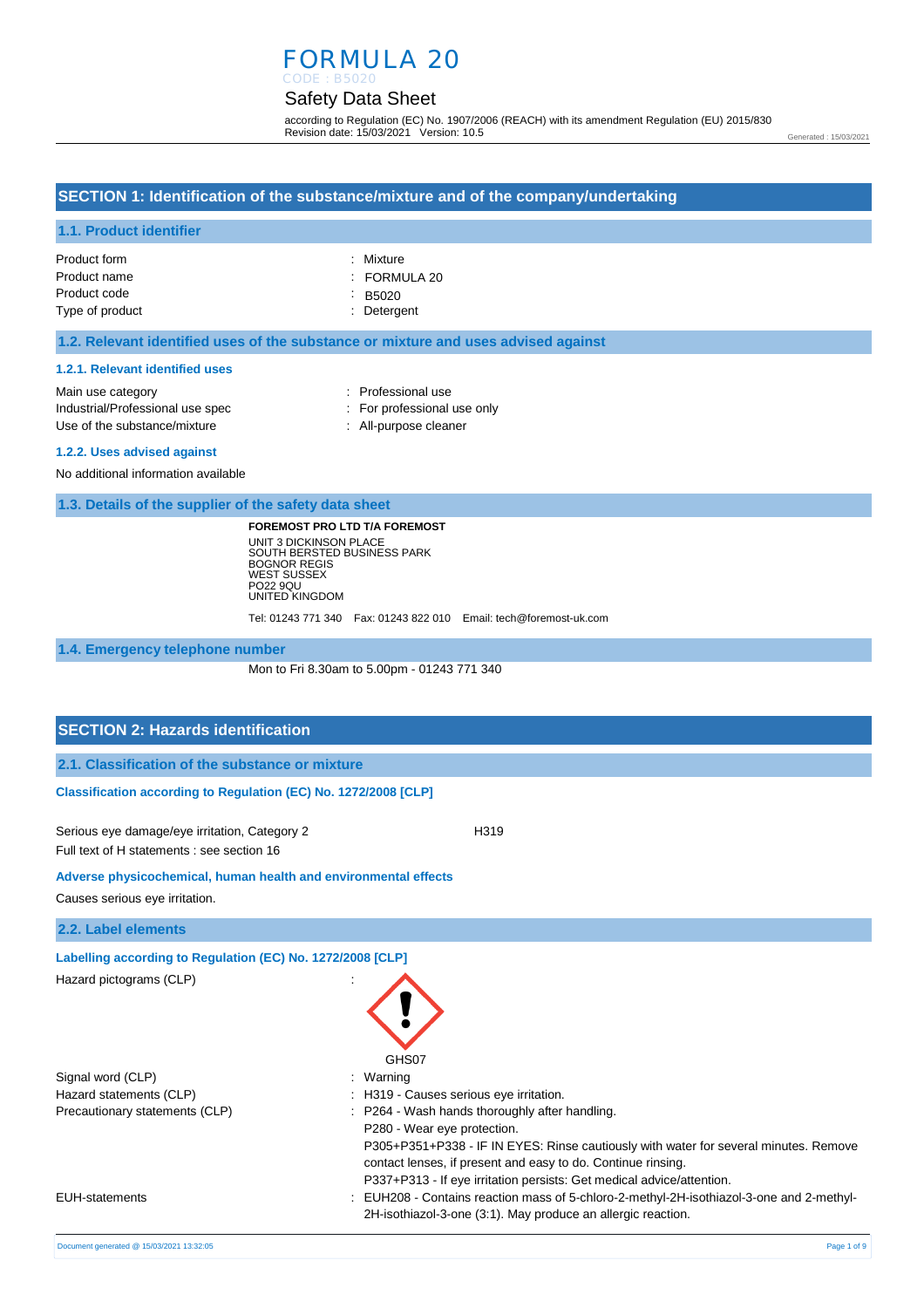according to Regulation (EC) No. 1907/2006 (REACH) with its amendment Regulation (EU) 2015/830

# **2.3. Other hazards**

No additional information available

# **SECTION 3: Composition/information on ingredients**

# **3.1. Substances**

# Not applicable

**3.2. Mixtures**

| <b>Name</b>                                                                                       | <b>Product identifier</b>                                                          | $\%$    | <b>Classification according to</b><br><b>Regulation (EC) No.</b><br>1272/2008 [CLP]                                                                                                                                               |
|---------------------------------------------------------------------------------------------------|------------------------------------------------------------------------------------|---------|-----------------------------------------------------------------------------------------------------------------------------------------------------------------------------------------------------------------------------------|
| Sodium xylenesulphonate                                                                           | (CAS-No.) 1300-72-7<br>(EC-No.) 215-090-9<br>(REACH-no) 01-2119513350-56           | $1 - 5$ | Eye Irrit. 2, H319                                                                                                                                                                                                                |
| 2-Ethylhexanol, ethoxylated                                                                       | (CAS-No.) 26468-86-0<br>(EC-No.) 607-943-2<br>(REACH-no) Exempt/Polymer            | $1 - 5$ | Eye Dam. 1, H318                                                                                                                                                                                                                  |
| reaction mass of 5-chloro-2-methyl-2H-isothiazol-3-<br>one and 2-methyl-2H-isothiazol-3-one (3:1) | (CAS-No.) 55965-84-9<br>(EC Index-No.) 613-167-00-5<br>(REACH-no) 01-2120764691-48 | < 0.1   | Acute Tox. 2 (Inhalation), H330<br>Acute Tox. 2 (Dermal), H310<br>Acute Tox. 3 (Oral), H301<br>Skin Corr. 1C, H314<br>Eye Dam. 1, H318<br>Skin Sens. 1A, H317<br>Aquatic Acute 1, H400 (M=100)<br>Aquatic Chronic 1, H410 (M=100) |

| <b>Specific concentration limits:</b>                                                               |                                                                                    |                                                                                                                                                                                                                        |
|-----------------------------------------------------------------------------------------------------|------------------------------------------------------------------------------------|------------------------------------------------------------------------------------------------------------------------------------------------------------------------------------------------------------------------|
| <b>Name</b>                                                                                         | <b>Product identifier</b>                                                          | <b>Specific concentration limits</b>                                                                                                                                                                                   |
| reaction mass of 5-chloro-2-methyl-2H-isothiazol-3-<br>one and 2-methyl-2H-isothiazol-3-one $(3:1)$ | (CAS-No.) 55965-84-9<br>(EC Index-No.) 613-167-00-5<br>(REACH-no) 01-2120764691-48 | $(0.0015 \leq C \leq 100)$ Skin Sens. 1A, H317<br>$(0.06 ≤ C < 0.6)$ Skin Irrit. 2, H315<br>$(0.06 ≤ C < 0.6)$ Eye Irrit. 2, H319<br>$(0.6 \leq C \leq 100)$ Eye Dam. 1, H318<br>$(0.6 ≤ C ≤ 100)$ Skin Corr. 1C, H314 |

Full text of H-statements: see section 16

| <b>SECTION 4: First aid measures</b>                                                                                 |                                                                                                                                                                                                                                                                                                             |
|----------------------------------------------------------------------------------------------------------------------|-------------------------------------------------------------------------------------------------------------------------------------------------------------------------------------------------------------------------------------------------------------------------------------------------------------|
| 4.1. Description of first aid measures                                                                               |                                                                                                                                                                                                                                                                                                             |
| First-aid measures after inhalation<br>First-aid measures after skin contact<br>First-aid measures after eye contact | : Remove person to fresh air and keep comfortable for breathing.<br>: Wash skin with plenty of water.<br>: IF IN EYES: Rinse cautiously with water for several minutes. Remove contact lenses, if<br>present and easy to do. Continue rinsing. If eye irritation persists: Get medical<br>advice/attention. |
| First-aid measures after ingestion                                                                                   | : Give nothing or a little water to drink. Get medical advice/attention if you feel unwell.                                                                                                                                                                                                                 |
| 4.2. Most important symptoms and effects, both acute and delayed                                                     |                                                                                                                                                                                                                                                                                                             |
| Symptoms/effects after skin contact<br>Symptoms/effects after eye contact<br>Symptoms/effects after ingestion        | : Repeated or prolonged skin contact may cause irritation.<br>: Eye irritation.<br>: May cause gastrointestinal irritation, nausea, vomiting and diarrhoea.                                                                                                                                                 |
|                                                                                                                      | 4.3. Indication of any immediate medical attention and special treatment needed                                                                                                                                                                                                                             |

```
Treat symptomatically.
```

```
Document generated @ 15/03/2021 13:32:05 Page 2 of 9
```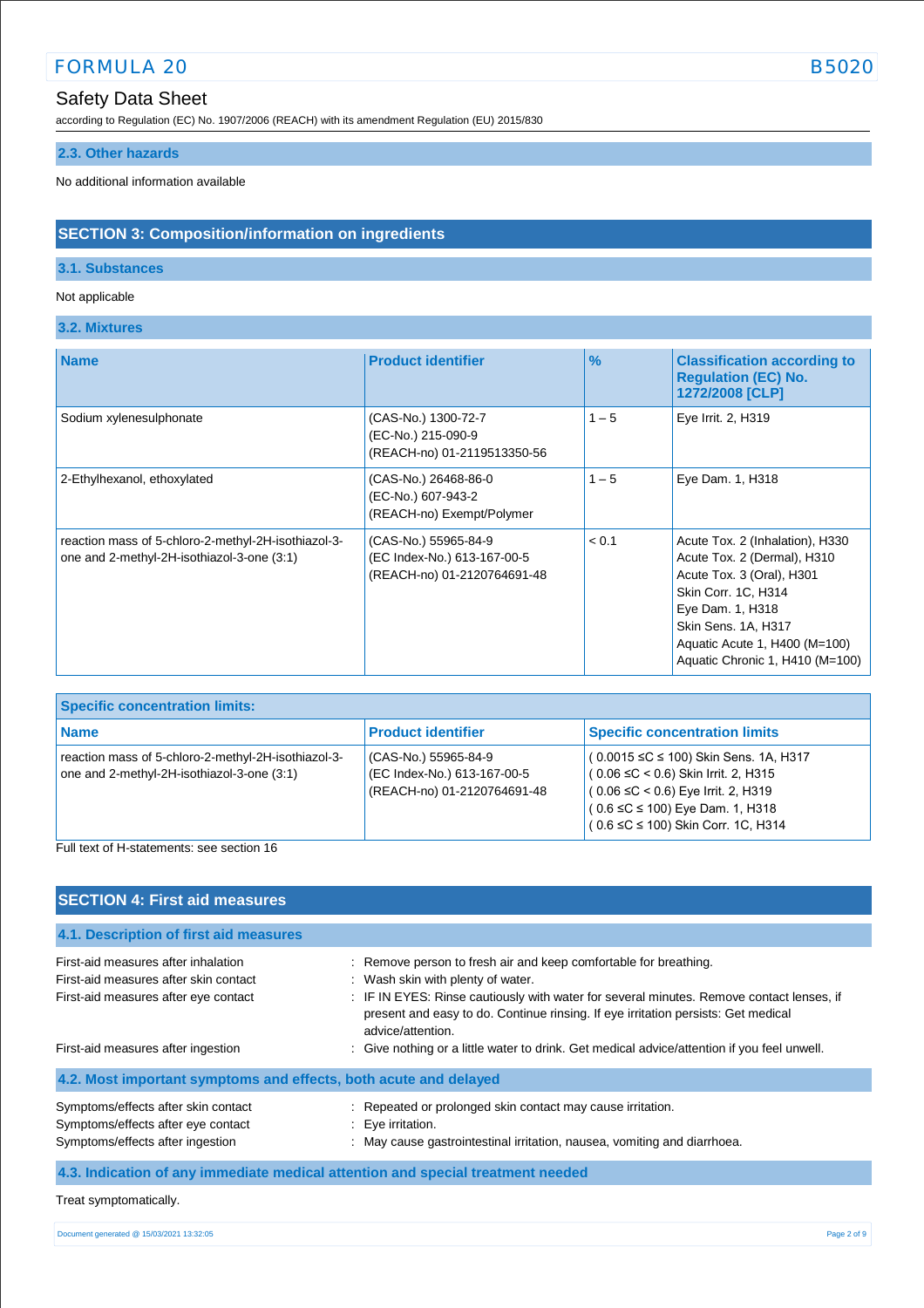# Safety Data Sheet

according to Regulation (EC) No. 1907/2006 (REACH) with its amendment Regulation (EU) 2015/830

| <b>SECTION 5: Firefighting measures</b>                    |                                                                                                                                             |
|------------------------------------------------------------|---------------------------------------------------------------------------------------------------------------------------------------------|
| 5.1. Extinguishing media                                   |                                                                                                                                             |
| Suitable extinguishing media                               | : Carbon dioxide. Dry powder. Foam.                                                                                                         |
| 5.2. Special hazards arising from the substance or mixture |                                                                                                                                             |
| Hazardous decomposition products in case of fire           | : Toxic fumes may be released.                                                                                                              |
| 5.3. Advice for firefighters                               |                                                                                                                                             |
| Protection during firefighting                             | : Do not attempt to take action without suitable protective equipment. Self-contained<br>breathing apparatus. Complete protective clothing. |

| <b>SECTION 6: Accidental release measures</b>                                                 |                                                                                                                                                                                 |
|-----------------------------------------------------------------------------------------------|---------------------------------------------------------------------------------------------------------------------------------------------------------------------------------|
| 6.1. Personal precautions, protective equipment and emergency procedures                      |                                                                                                                                                                                 |
| 6.1.1. For non-emergency personnel<br>Emergency procedures<br>6.1.2. For emergency responders | Evacuate unnecessary personnel.                                                                                                                                                 |
| Protective equipment<br><b>6.2. Environmental precautions</b>                                 | Use personal protective equipment as required.                                                                                                                                  |
| Avoid release to the environment.                                                             |                                                                                                                                                                                 |
| 6.3. Methods and material for containment and cleaning up                                     |                                                                                                                                                                                 |
| For containment<br>Methods for cleaning up<br>Other information                               | Collect spillage.<br>Soak up spills with inert solids, such as clay or diatomaceous earth as soon as possible.<br>Dispose of materials or solid residues at an authorized site. |

**6.4. Reference to other sections**

For further information refer to section 8: "Exposure controls/personal protection". For further information refer to section 13.

| <b>SECTION 7: Handling and storage</b>                                                                 |                                                                                                                                                                                                       |
|--------------------------------------------------------------------------------------------------------|-------------------------------------------------------------------------------------------------------------------------------------------------------------------------------------------------------|
| 7.1. Precautions for safe handling                                                                     |                                                                                                                                                                                                       |
| Precautions for safe handling<br>Hygiene measures                                                      | : Avoid contact with eyes.<br>: Do not eat, drink or smoke when using this product.                                                                                                                   |
| 7.2. Conditions for safe storage, including any incompatibilities                                      |                                                                                                                                                                                                       |
| <b>Technical measures</b><br>Storage conditions<br>Incompatible products<br>Special rules on packaging | : Does not require any specific or particular technical measures.<br>: Keep container closed when not in use.<br>: Oxidizing agent. Strong acids. Strong bases.<br>: Keep only in original container. |

**7.3. Specific end use(s)**

No additional information available

# **SECTION 8: Exposure controls/personal protection**

#### **8.1. Control parameters**

## **8.1.1 National occupational exposure and biological limit values**

No additional information available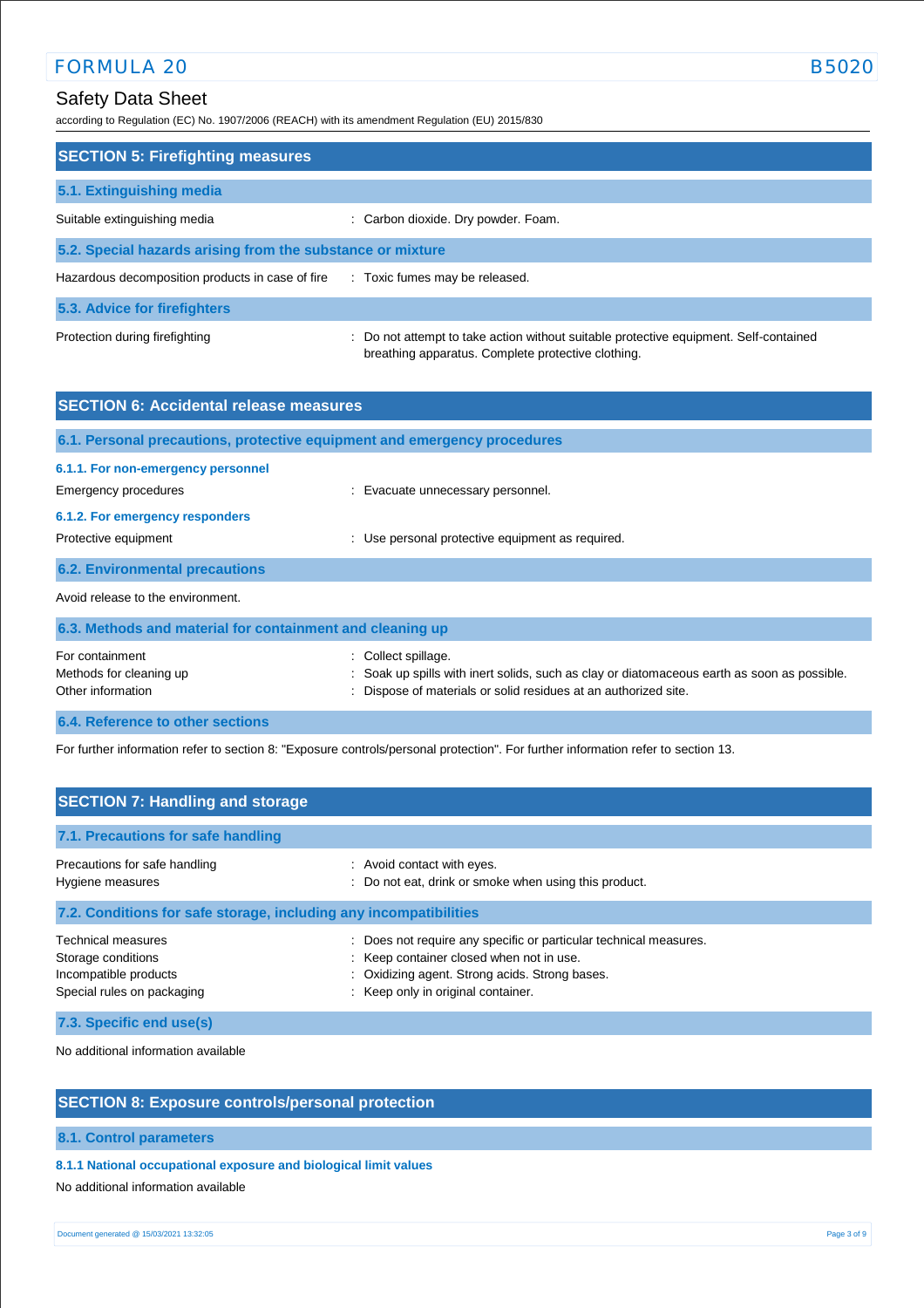# FORMULA 20

# Safety Data Sheet

according to Regulation (EC) No. 1907/2006 (REACH) with its amendment Regulation (EU) 2015/830

#### **8.1.2. Recommended monitoring procedures**

No additional information available

# **8.1.3. Air contaminants formed**

No additional information available

# **8.1.4. DNEL and PNEC**

No additional information available

## **8.1.5. Control banding**

No additional information available

# **8.2. Exposure controls**

# **8.2.1. Appropriate engineering controls**

# **Appropriate engineering controls:**

Ensure good ventilation of the work station.

# **8.2.2. Personal protection equipment**

**Personal protective equipment symbol(s):**



# **8.2.2.1. Eye and face protection**

| Safety glasses. EN 166 |  |
|------------------------|--|

# **8.2.2.2. Skin protection**

**Skin and body protection:**

Not required for normal conditions of use

# **Hand protection:**

In case of repeated or prolonged contact wear gloves. Chemical resistant gloves (according to European standard EN 374 or equivalent)

# **Other skin protection**

# **Materials for protective clothing:**

Not required for normal conditions of use

# **8.2.2.3. Respiratory protection**

# **Respiratory protection:**

Not required for normal conditions of use

# **8.2.2.4. Thermal hazards**

No additional information available

# **8.2.3. Environmental exposure controls**

# **Environmental exposure controls:**

Avoid release to the environment.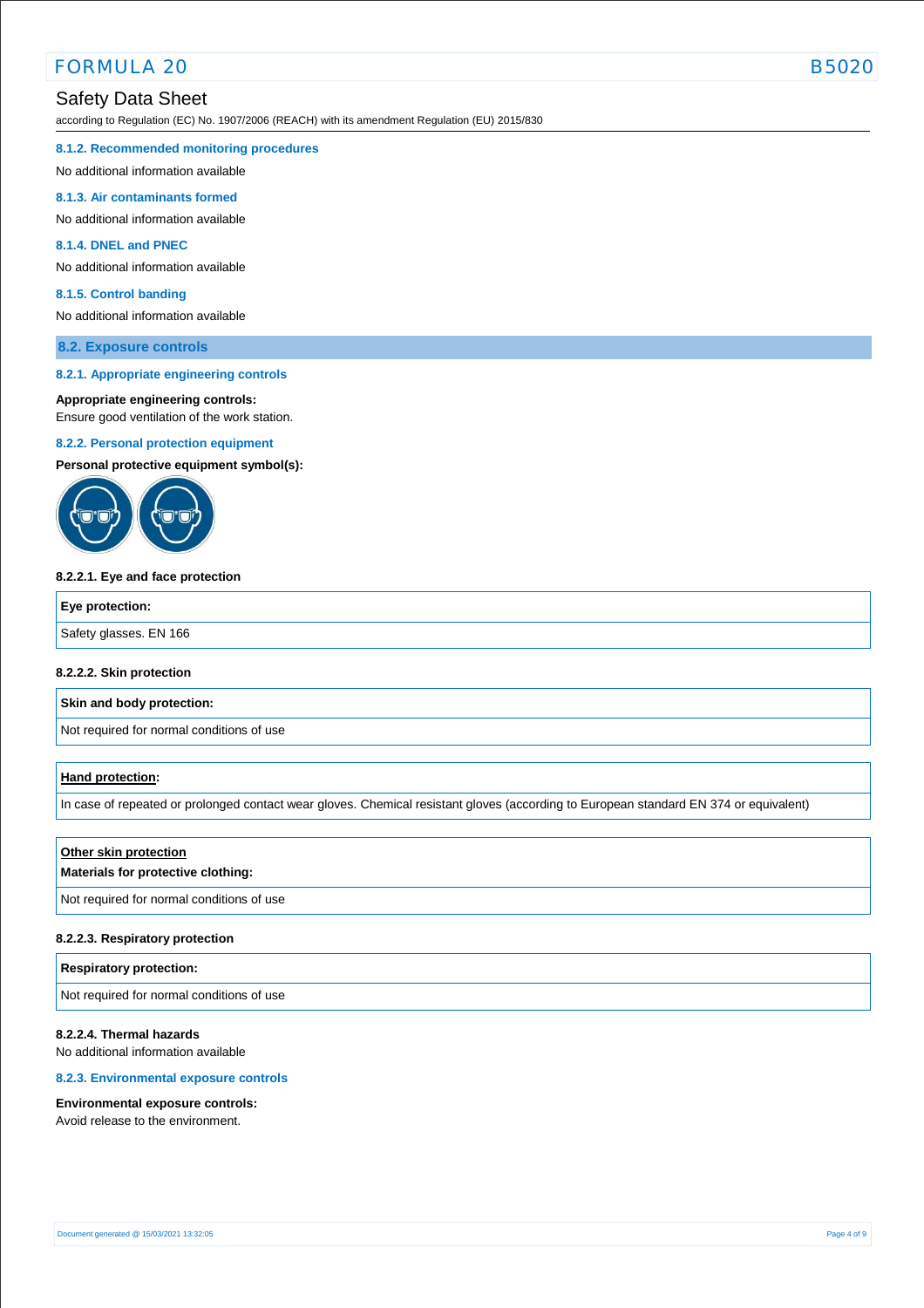# Safety Data Sheet

according to Regulation (EC) No. 1907/2006 (REACH) with its amendment Regulation (EU) 2015/830

| <b>SECTION 9: Physical and chemical properties</b>         |                   |  |
|------------------------------------------------------------|-------------------|--|
| 9.1. Information on basic physical and chemical properties |                   |  |
| Physical state                                             | : Liquid          |  |
| Appearance                                                 | Liquid.           |  |
| Colour                                                     | Yellow.           |  |
| Odour                                                      | lemon.            |  |
| Odour threshold                                            | No data available |  |
| рH                                                         | 8                 |  |
| Relative evaporation rate (butylacetate=1)                 | No data available |  |
| Melting point                                              | Not applicable    |  |
| Freezing point                                             | No data available |  |
| Boiling point                                              | $\geq 100$ °C     |  |
| Flash point                                                | No data available |  |
| Auto-ignition temperature                                  | No data available |  |
| Decomposition temperature                                  | No data available |  |
| Flammability (solid, gas)                                  | Not applicable    |  |
| Vapour pressure                                            | No data available |  |
| Relative vapour density at 20 °C                           | No data available |  |
| Relative density                                           | 1.04              |  |
| Solubility                                                 | Soluble in water. |  |
| Partition coefficient n-octanol/water (Log Pow)            | No data available |  |
| Viscosity, kinematic                                       | No data available |  |
| Viscosity, dynamic                                         | No data available |  |
| <b>Explosive properties</b>                                | No data available |  |
| Oxidising properties                                       | No data available |  |
| Explosive limits                                           | No data available |  |

#### **9.2. Other information**

No additional information available

# **SECTION 10: Stability and reactivity**

#### **10.1. Reactivity**

The product is non-reactive under normal conditions of use, storage and transport.

#### **10.2. Chemical stability**

Stable under normal conditions.

**10.3. Possibility of hazardous reactions**

No dangerous reactions known under normal conditions of use.

**10.4. Conditions to avoid**

None under recommended storage and handling conditions (see section 7).

**10.5. Incompatible materials**

None under normal use.

**10.6. Hazardous decomposition products**

Under normal conditions of storage and use, hazardous decomposition products should not be produced.

|  |  | <b>SECTION 11: Toxicological information</b> |  |
|--|--|----------------------------------------------|--|
|--|--|----------------------------------------------|--|

#### **11.1 Information on toxicological effects**

Acute toxicity (oral) **interval** to the control of the control of the control of the control of the control of the control of the control of the control of the control of the control of the control of the control of the co Acute toxicity (dermal) **Example 2** Constant Constant Constant Constant Constant Constant Constant Constant Constant Constant Constant Constant Constant Constant Constant Constant Constant Constant Constant Constant Consta

Document generated @ 15/03/2021 13:32:05 Page 5 of 9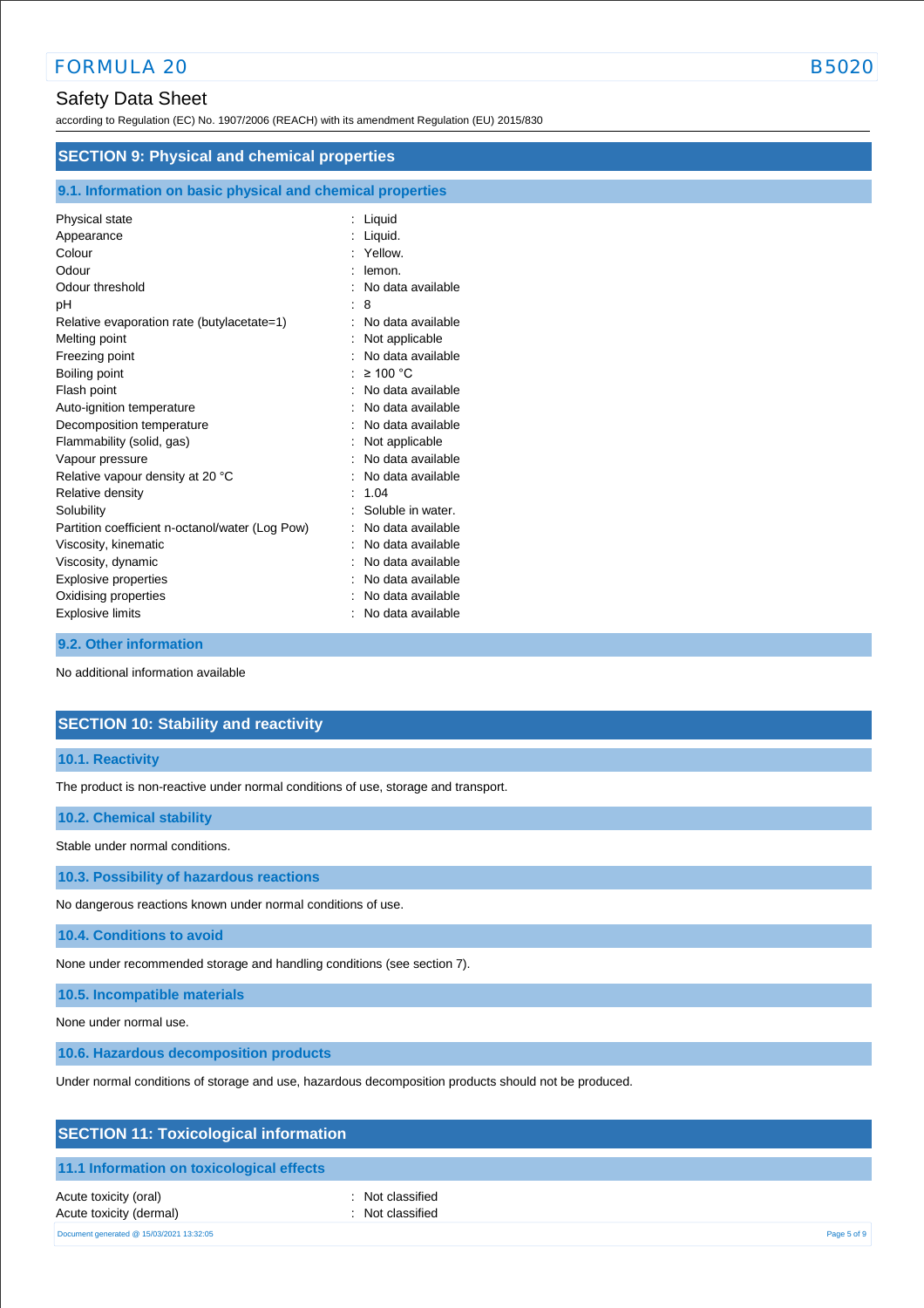# Safety Data Sheet

according to Regulation (EC) No. 1907/2006 (REACH) with its amendment Regulation (EU) 2015/830

| Acute toxicity (inhalation)       | : Not classified                          |  |
|-----------------------------------|-------------------------------------------|--|
| Skin corrosion/irritation         | : Not classified<br>pH: 8                 |  |
| Serious eye damage/irritation     | : Causes serious eye irritation.<br>pH: 8 |  |
| Respiratory or skin sensitisation | : Not classified                          |  |
| Germ cell mutagenicity            | : Not classified                          |  |
| Carcinogenicity                   | : Not classified                          |  |
| Reproductive toxicity             | : Not classified                          |  |
| STOT-single exposure              | : Not classified                          |  |
| STOT-repeated exposure            | : Not classified                          |  |
| Aspiration hazard                 | : Not classified                          |  |

| <b>SECTION 12: Ecological information</b>                                                                                                        |                                                                                                                                                                    |
|--------------------------------------------------------------------------------------------------------------------------------------------------|--------------------------------------------------------------------------------------------------------------------------------------------------------------------|
| 12.1. Toxicity                                                                                                                                   |                                                                                                                                                                    |
| Ecology - general<br>Hazardous to the aquatic environment, short-term<br>(acute)<br>Hazardous to the aquatic environment, long-term<br>(chronic) | : The product is not considered harmful to aquatic organisms nor to cause long-term adverse<br>effects in the environment.<br>: Not classified<br>: Not classified |
| 2-Ethylhexanol, ethoxylated (26468-86-0)                                                                                                         |                                                                                                                                                                    |
| LC50 - Fish [1]                                                                                                                                  | 13 mg/l                                                                                                                                                            |
| EC50 - Other aquatic organisms [1]                                                                                                               | 6.5 mg/l waterflea                                                                                                                                                 |
| EC50 - Other aquatic organisms [2]                                                                                                               | 6.6 mg/l                                                                                                                                                           |
| Sodium xylenesulphonate (1300-72-7)                                                                                                              |                                                                                                                                                                    |
| EC50 - Other aquatic organisms [1]                                                                                                               | > 1020 mg/l waterflea                                                                                                                                              |
| 12.2. Persistence and degradability                                                                                                              |                                                                                                                                                                    |
| No additional information available                                                                                                              |                                                                                                                                                                    |
| 12.3. Bioaccumulative potential                                                                                                                  |                                                                                                                                                                    |
| Sodium xylenesulphonate (1300-72-7)                                                                                                              |                                                                                                                                                                    |
| Partition coefficient n-octanol/water (Log Pow)                                                                                                  | $-3.12$                                                                                                                                                            |
| 12.4. Mobility in soil                                                                                                                           |                                                                                                                                                                    |
| No additional information available                                                                                                              |                                                                                                                                                                    |
| 12.5. Results of PBT and vPvB assessment                                                                                                         |                                                                                                                                                                    |
| No additional information available                                                                                                              |                                                                                                                                                                    |
| 12.6. Other adverse effects                                                                                                                      |                                                                                                                                                                    |

No additional information available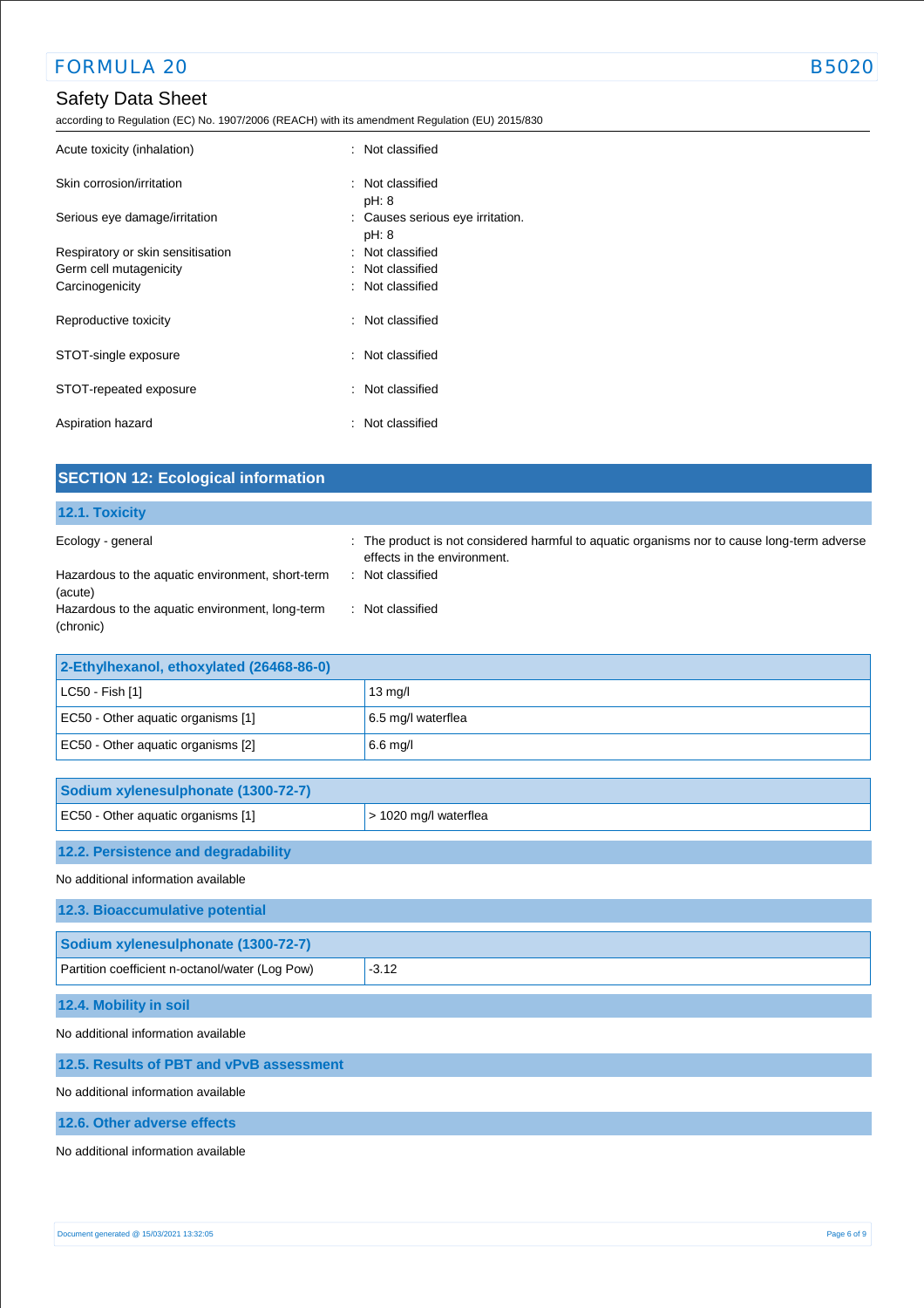according to Regulation (EC) No. 1907/2006 (REACH) with its amendment Regulation (EU) 2015/830

# **SECTION 13: Disposal considerations**

#### **13.1. Waste treatment methods**

Waste treatment methods : Dispose of contents/container in accordance with licensed collector's sorting instructions.

# **SECTION 14: Transport information**

In accordance with ADR / IMDG / IATA

| 14.1 UN number                                                                                                                                         |                                                                           |
|--------------------------------------------------------------------------------------------------------------------------------------------------------|---------------------------------------------------------------------------|
| UN-No. (ADR)<br>UN-No. (IMDG)<br>UN-No. (IATA)                                                                                                         | : Not applicable<br>Not applicable<br>Not applicable                      |
| 14.2. UN proper shipping name                                                                                                                          |                                                                           |
| Proper Shipping Name (ADR)<br>Proper Shipping Name (IMDG)<br>Proper Shipping Name (IATA)                                                               | Not applicable<br>Not applicable<br>: Not applicable                      |
| 14.3. Transport hazard class(es)                                                                                                                       |                                                                           |
| <b>ADR</b><br>Transport hazard class(es) (ADR)<br><b>IMDG</b><br>Transport hazard class(es) (IMDG)<br><b>IATA</b><br>Transport hazard class(es) (IATA) | Not applicable<br>: Not applicable<br>: Not applicable                    |
| 14.4. Packing group                                                                                                                                    |                                                                           |
| Packing group (ADR)<br>Packing group (IMDG)<br>Packing group (IATA)                                                                                    | Not applicable<br>Not applicable<br>Not applicable                        |
| <b>14.5. Environmental hazards</b>                                                                                                                     |                                                                           |
| Dangerous for the environment<br>Marine pollutant<br>Other information                                                                                 | No<br>$\cdot$<br><b>No</b><br>÷<br>No supplementary information available |
| 14.6. Special precautions for user                                                                                                                     |                                                                           |
| <b>Overland transport</b><br>No data available<br><b>Transport by sea</b><br>No data available<br>Air transport<br>No data available                   |                                                                           |

**14.7. Transport in bulk according to Annex II of Marpol and the IBC Code**

Not applicable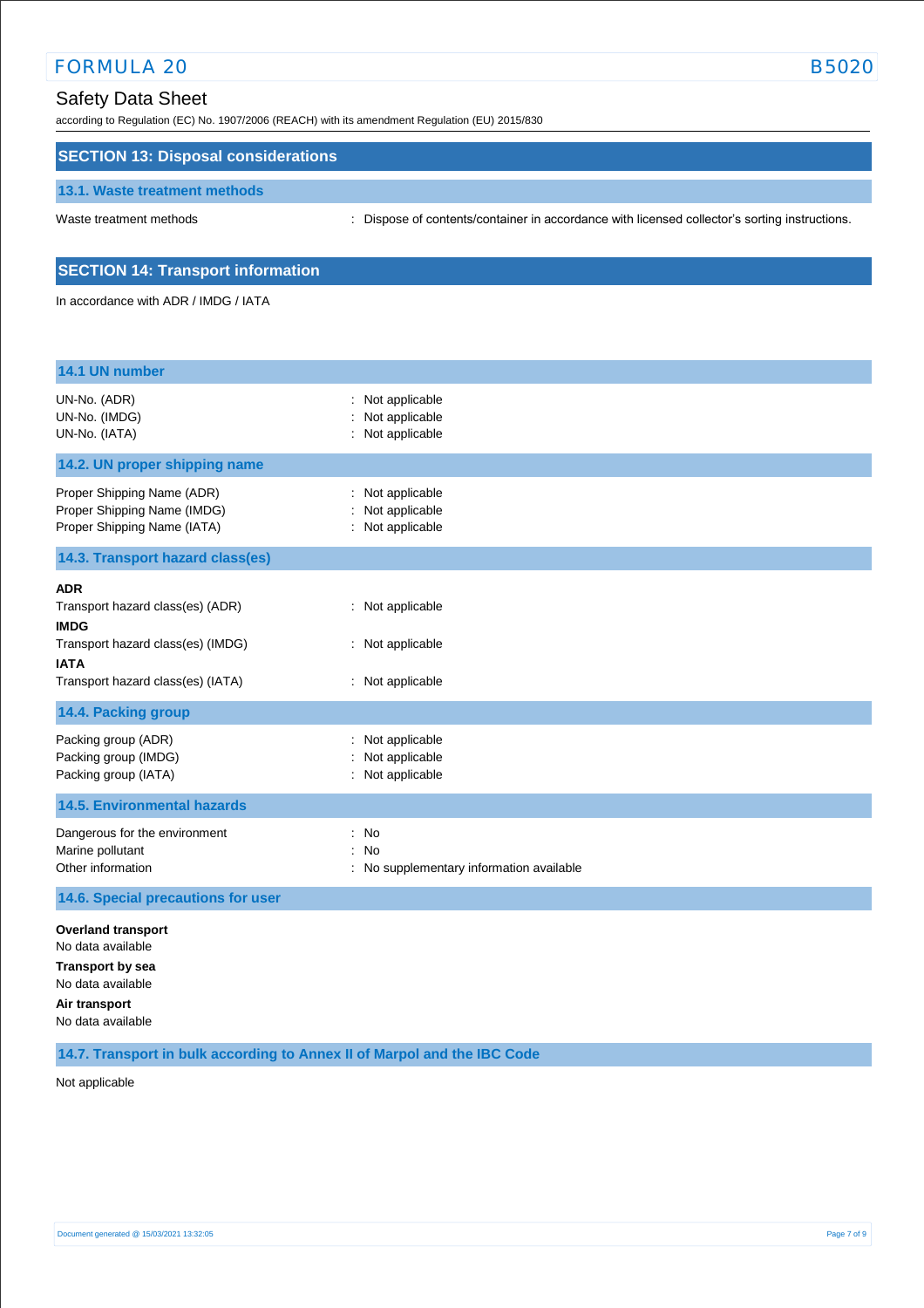# Safety Data Sheet

according to Regulation (EC) No. 1907/2006 (REACH) with its amendment Regulation (EU) 2015/830

# **SECTION 15: Regulatory information**

**15.1. Safety, health and environmental regulations/legislation specific for the substance or mixture**

#### **15.1.1. EU-Regulations**

Contains no REACH substances with Annex XVII restrictions

Contains no substance on the REACH candidate list

Contains no REACH Annex XIV substances

Contains no substance subject to Regulation (EU) No 649/2012 of the European Parliament and of the Council of 4 July 2012 concerning the export and import of hazardous chemicals.

Contains no substance subject to Regulation (EU) No 2019/1021 of the European Parliament and of the Council of 20 June 2019 on persistent organic pollutants

Allergenic fragrances > 0,01%:

**CITRAL CITRONELLOL** LINALOOL

D-LIMONENE

| Detergent Regulation (648/2004/EC): Labelling of contents:                                    |        |  |
|-----------------------------------------------------------------------------------------------|--------|--|
| <b>Component</b>                                                                              | $\%$   |  |
| anionic surfactants, non-ionic surfactants                                                    | $<$ 5% |  |
| reaction mass of 5-chloro-2-methyl-2H-isothiazol-3-one and 2-methyl-2H-isothiazol-3-one (3:1) |        |  |
| perfumes                                                                                      |        |  |
| <b>CITRAL</b>                                                                                 |        |  |
| <b>CITRONELLOL</b>                                                                            |        |  |
| <b>LINALOOL</b>                                                                               |        |  |
| D-LIMONENE                                                                                    |        |  |

#### **15.1.2. National regulations**

# **United Kingdom**

British National Regulations : Commission Regulation (EU) 2015/830 of 28 May 2015 amending Regulation (EC) No 1907/2006 of the European Parliament and of the Council on the Registration, Evaluation, Authorisation and Restriction of Chemicals (REACH). Classification Labelling Packaging Regulation; Regulation (EC) No 1272/2008. Detergent Regulation (648/2004/EC).

# **15.2. Chemical safety assessment**

No chemical safety assessment has been carried out

# **SECTION 16: Other information**

| Full text of H- and EUH-statements:      |                                                                   |  |
|------------------------------------------|-------------------------------------------------------------------|--|
| Acute Tox. 2 (Dermal)                    | Acute toxicity (dermal), Category 2                               |  |
| Acute Tox. 2 (Inhalation)                | Acute toxicity (inhal.), Category 2                               |  |
| Acute Tox. 3 (Oral)                      | Acute toxicity (oral), Category 3                                 |  |
| Aquatic Acute 1                          | Hazardous to the aquatic environment - Acute Hazard, Category 1   |  |
| Aquatic Chronic 1                        | Hazardous to the aquatic environment — Chronic Hazard, Category 1 |  |
| Eye Dam. 1                               | Serious eye damage/eye irritation, Category 1                     |  |
| Eye Irrit. 2                             | Serious eye damage/eye irritation, Category 2                     |  |
| Skin Corr, 1C                            | Skin corrosion/irritation, Category 1, Sub-Category 1C            |  |
| Document generated @ 15/03/2021 13:32:05 | Page 8 of 9                                                       |  |